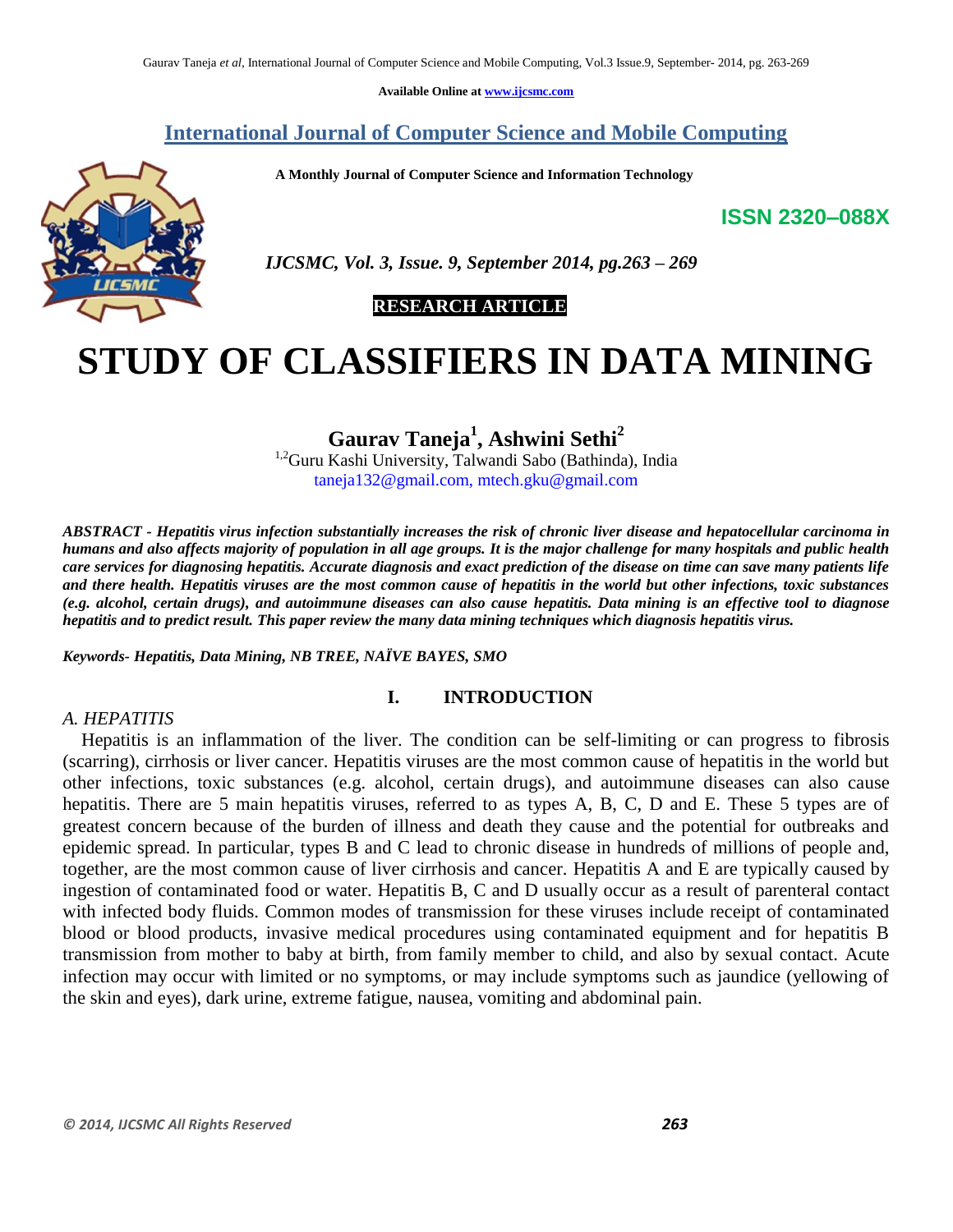### **II. DATA MINING**

Data mining is a technique that deals with the extraction of hidden predictive information from large database. It uses sophisticated algorithms for the process of sorting through large amounts of data sets and picking out relevant information. Data mining (the Analysis step of the Knowledge Discovery in Databases process, or KDD), a relatively young and interdisciplinary field of computer science, is the process of extracting Patterns from large data sets by combining methods from statistics and artificial intelligence with database management.

#### *A. CLASSIFICATION*

Classification is a data mining (machine learning) technique used to predict group membership for data instances[1]. For example, you may wish to use classification to predict whether the weather on a particular day will be "sunny", "rainy" or "cloudy". Popular classification techniques include decision trees and neural networks. Two common data mining techniques for finding hidden patterns in data are clustering and classification analyses. Although classification and clustering are often mentioned in the same breath, they are different analytical approaches. Classification is a different technique than clustering. Classification is similar to clustering in that it also segments customer records into distinct segments called classes. But unlike clustering, a classification analysis requires that the end-user/analyst know ahead of time how classes are defined. For example, classes can be defined to represent the likelihood that a customer defaults on a loan (Yes/No). It is necessary that each record in the dataset used to build the classifier already have a value for the attribute used to define classes. Because each record has a value for the attribute used to define the classes, and because the end-user decides on the attribute to use, classification is much less exploratory than clustering. The objective of a classifier is not to explore the data to discover interesting segments, but rather to decide how new records should be classified -- i.e. is this new customer likely to default on the loan?

Example 1- Animal Classification: For centuries, the naming and **classification** of living organisms into groups has been an integral part of the study of nature.

Example 2- Definition: With trademarks, the class or **classification** means what kind (class) of goods or services offered are being represented by a certain trademark.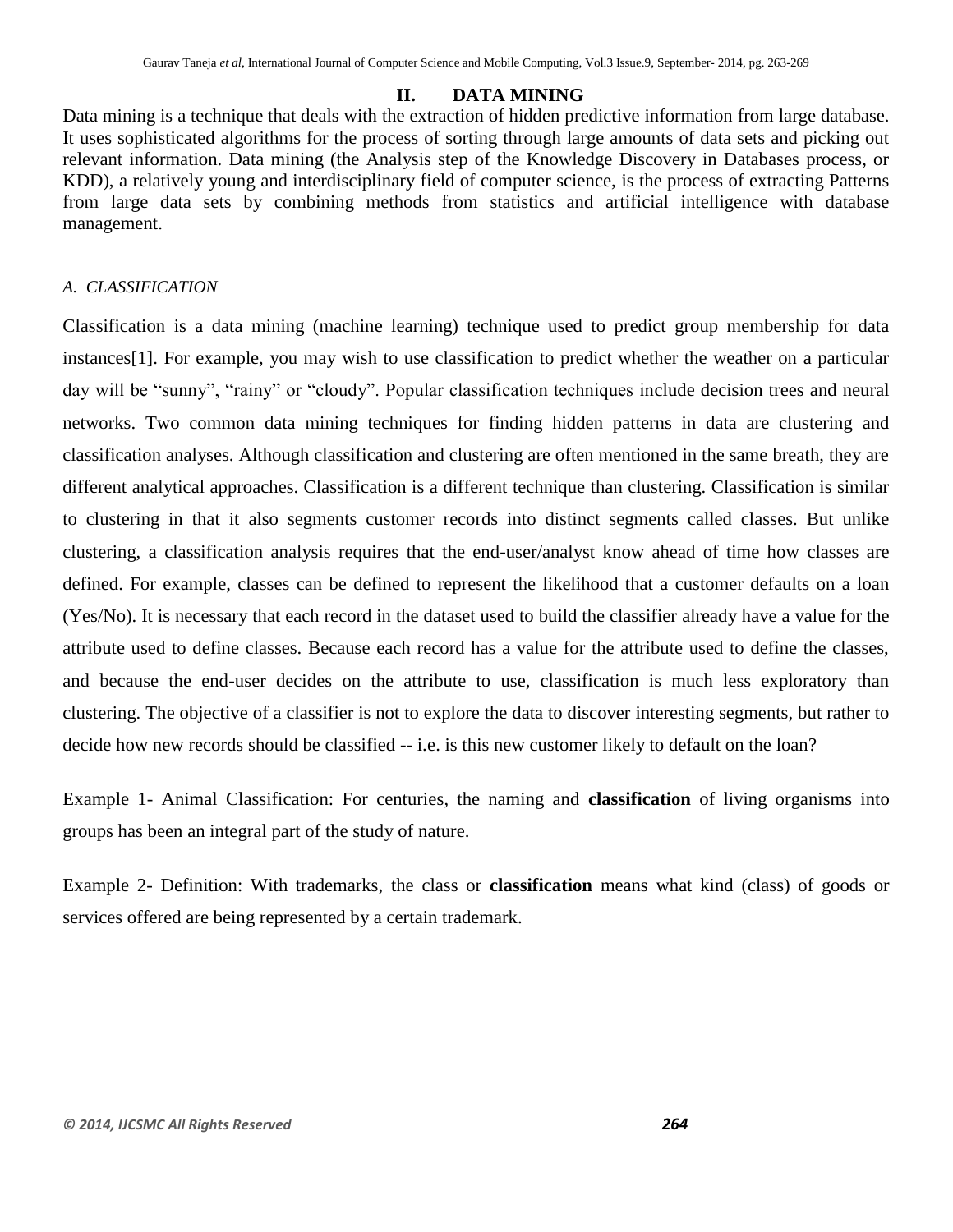*1) CLASSIFICATION BY DECISION TREE INDUCTION:* The topmost node is called root node.in order to classify unknown sample, the attribute values of sample are tested against the decision tree. Decision trees can easily be converted into classification rules. The basic algorithm for decision tree induction is a greedy algorithm which constructs decision trees in a top-down recursive divide-andconquer manner. The, is a version of ID3, a well-known decision tree induction algorithm. The basic strategy is as follows:

The knowledge represented in decision trees can be extracted and represented in the form of classification IFTHEN rules. One rule is created for each path from the root to a leaf node. Each attributevalue pair along a given path forms a conjunction in the rule antecedent (\IF" part). The leaf node holds the class prediction, forming the rule consequent (\THEN" part). The IF-THEN rules may be easier for humans to understand, particularly if the given tree is very large.

#### *Example-*

IF age  $= \times 30$ " AND student = no THEN buys computer = no

IF age  $=\leq 30$ " AND student = yes THEN buys computer = yes

IF age  $= \frac{30-40^{\circ}}{\text{THEN buys computer = yes}}$ 

IF age  $=$   $>40^{\circ}$  AND credit rating  $=$  excellent THEN buys computer  $=$  yes

IF age  $=$   $>40^{\circ}$  AND credit rating  $=$  fair THEN buys computer  $=$  no.

The efficiency of existing decision tree algorithms, such as ID3 and C4.5, has concern when these algorithms are applied to the mining of very large, real-world databases. Most decision tree algorithms have the restriction that the training samples should reside in main memory. In data mining applications, very large training sets of millions of samples are common. Hence, this restriction limits the scalability of such algorithms, where the decision tree construction can become inefficient due to swapping of the training samples in and out of main and cache memories.

*2) Bayesian classification:* Bayesian classifiers are statistical classifiers. They can predict class membership probabilities, such as the probability that a given sample belongs to a particular class.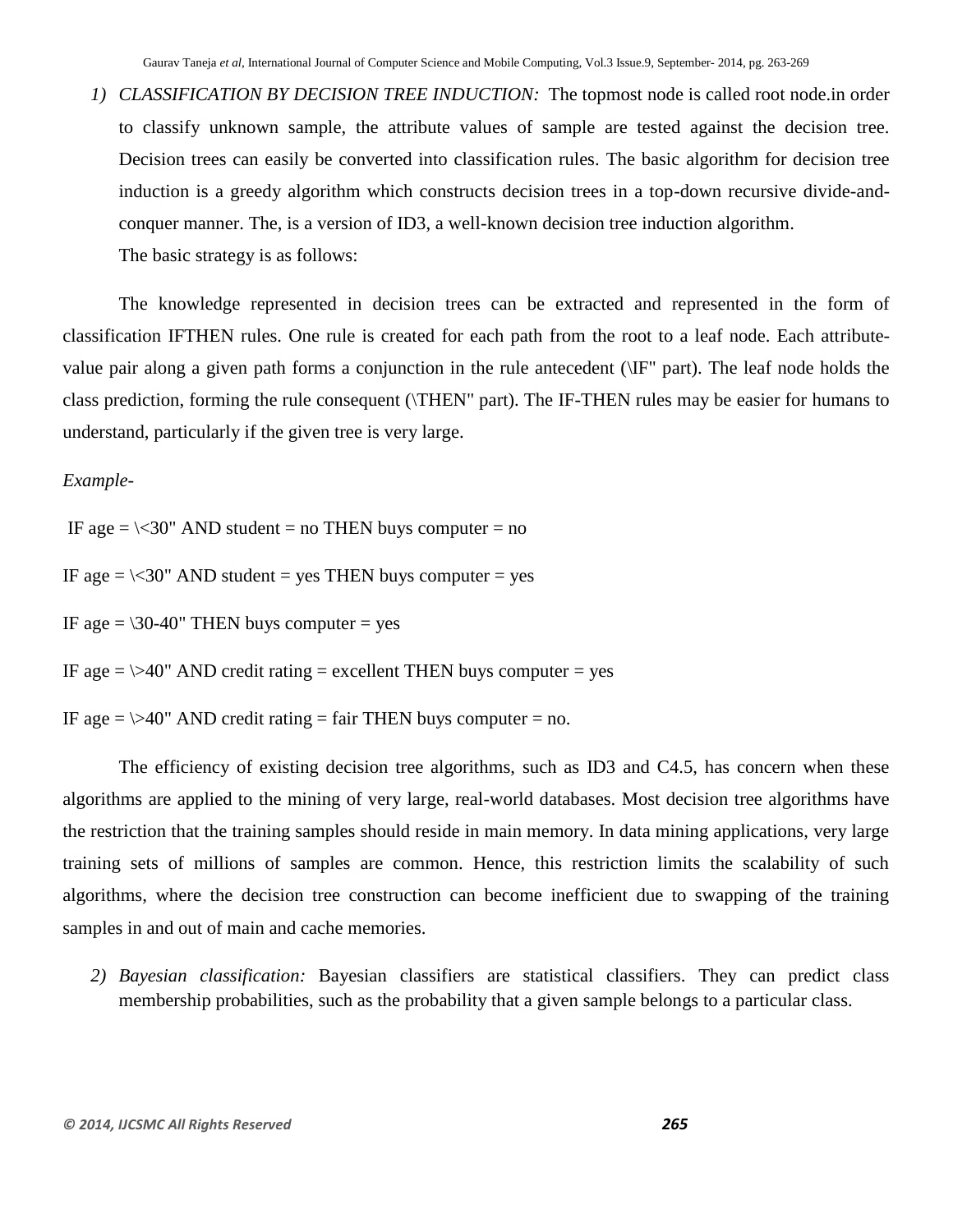Bayes theorm: Let X be a data sample whose class label is unknown. Let H be some hypothesis, such as that the data sample X belongs to a specified class C. For classification problems, we want to determine P(H/X), the probability that the hypothesis H holds given the observed data sample X.P(H/X) is the posterior probability, or a posteriori probability, of H conditioned on X. For example, suppose the world of data samples consists of fruits, described by their color and shape. Suppose that X is red and round, and that H is the hypothesis that X is an apple. Then  $P(H/X)$  reflects our confidence that X is an apple given that we have seen that X is red and round. In contrast, P(H) is the prior probability, or a priori probability of H. For our example, this is the probability that any given data sample is an apple, regardless of how the data sample looks. The posterior probability, P(HjX) is based on more information (such as background knowledge) than the prior probability,  $P(H)$ , which is independent of X. Similarly,  $P(X|H)$  is the posterior probability of X conditioned on H. That is, it is the probability that X is red and round given that we know that it is true that X is an apple. P(X) is the prior probability of X. Using our example, it is the probability that a data sample from our set of fruits is red and round. How are these probabilities estimated?"  $P(X)$ ,  $P(H)$ , and  $P(X/H)$  may be estimated from the given data, Bayes theorem is useful in that it provides a way of calculating the posterior probability,  $P(H/X)$  from  $P(H)$ ,  $P(X)$ , and  $P(X/H)$ . Bayes theorem is: The naive Bayesian classifier makes the assumption of class conditional independence, i.e., that given the class label of a sample, the values of the attributes are conditionally independent of one another. This assumption simplifies computation. When the assumption holds true, then the naive Bayesian classifier is the most accurate in comparison with all other classifiers. In practice, however, dependencies can exist between variables. Bayesian belief networks specify joint conditional probability distributions. They allow class conditional independencies to be defined between subsets of variables. They provide a graphical model of causal relationships, on which learning can be performed. These networks are also known as belief networks, Bayesian networks, and probabilistic networks.

- *3) Classification by back propagation:* Back propagation is a neural network learning algorithm. The field of neural networks was originally kindled by psychologists and neurobiologists who sought to develop and test computational analogues of neurons.
- *4) Association based classification:* It is a highly active area of research in data mining. One method of association-based classification, called associative classification, consists of two steps. In the first step, association rules are generated using a modified version of the standard association rule mining algorithm known as Apriori. The second step constructs a classifier based on the association rules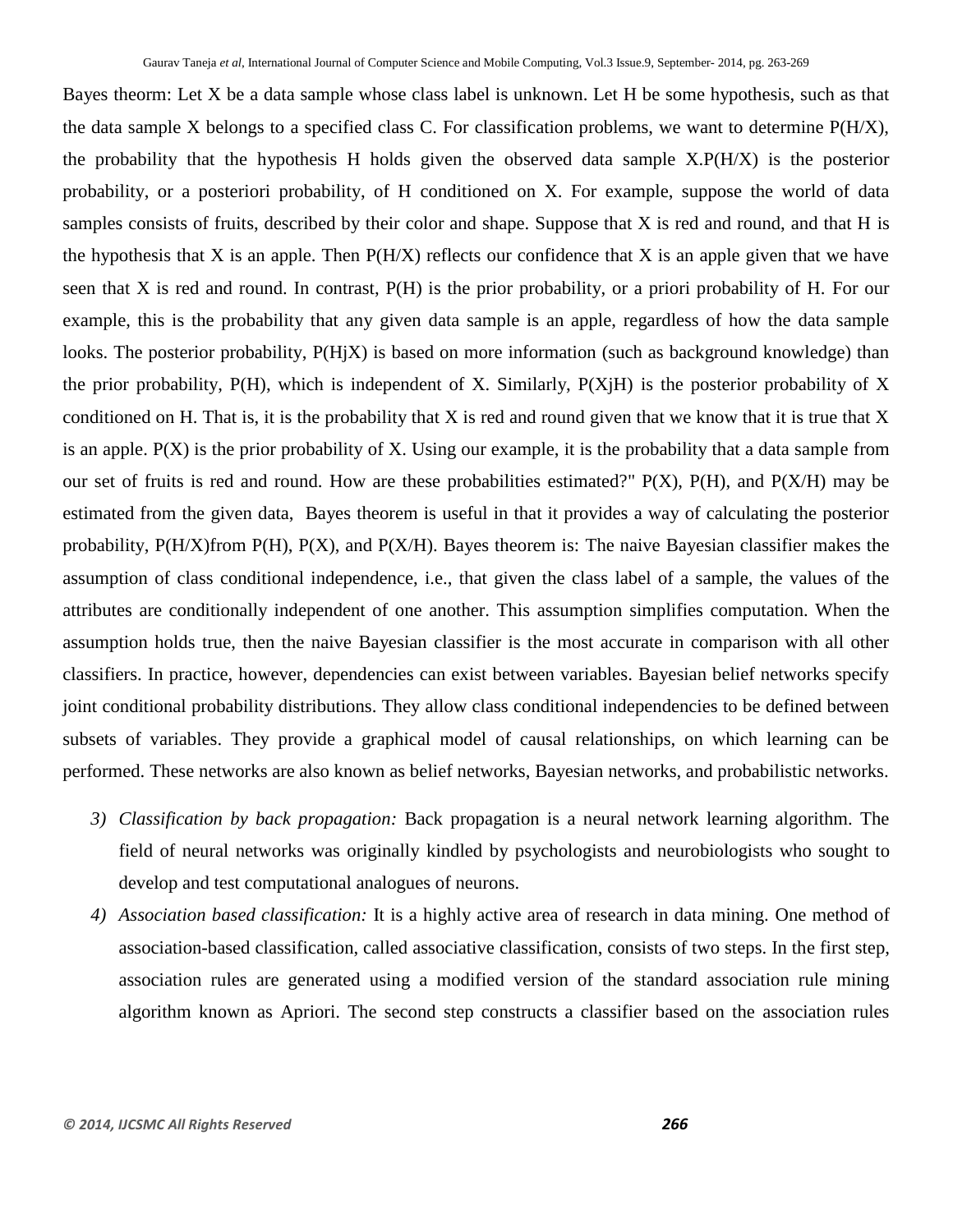discovered. Let D be the training data, and Y be the set of all classes in D. The algorithm maps categorical attributes to consecutive positive integers. Continuous attributes are discretized and mapped accordingly.

- *5) KNN CLASSIFICATION:* Nearest neighbor classifiers are based on learning by analogy. The training samples are described by n-dimensional numeric attributes. Each sample represents a point in an ndimensional space. In this way, all of the training samples are stored in an n-dimensional pattern space. When given an unknown sample, a k-nearest neighbor classifier searches the pattern space for the k training samples that are closest to the unknown sample. These k training samples are the k "nearest neighbors" of the unknown sample."Closeness" is defined in terms of Euclidean distance, The unknown sample is assigned the most common class among its k nearest neighbors. When  $k = 1$ , the unknown sample is assigned the class of the training sample that is closest to it in pattern space.
- *6) Case-based reasoning:* Case-based reasoning (CBR) classifiers are instanced-based. Unlike nearest neighbor classifiers, which store training samples as points in Euclidean space, the samples or "cases" stored by CBR are complex symbolic descriptions. Business applications of CBR include problem resolution for customer service help desks, for example, where cases describe product-related diagnostic problems. CBR has also been applied to areas such as engineering and law, where cases are either technical designs or legal rulings, respectively.
- *7) Genetic algorithms:* Genetic algorithms attempt to incorporate ideas of natural evolution. In general, genetic learning starts as follows. An initial population is created consisting of randomly generated rules. Each rule can be represented by a string of bits. As a simple example, suppose that samples in a given training set are described by two Boolean attributes, A1 and A2, and that there are two classes, C1 and C2. The rule \IF A1 and not A2 THEN C2" can be encoded as the bit string "100" where the two leftmost bits represent attributes A1 and A2, respectively, and the rightmost bit represents the class. Similarly, the rule  $\iota$  f not A1 and not A2 then C1" can be encoded as  $\{001\}$ ". If an attribute has k values where  $k > 2$ , then k bits may be used to encode the attribute's values. Classes can be encoded in a similar fashion. Based on the notion of survival of the fittest, a new population is formed to consist of the fittest rules in the current population, as well as offspring of these rules. Typically, the fitness of a rule is assessed by its classification accuracy on a set of training samples. Offspring are created by applying genetic operators such as crossover and mutation. In crossover, substrings from pairs of rules are swapped to form new pairs of rules. In mutation, randomly selected bits in a rule's string are inverted. The process of generating new populations based on prior populations of rules continues until a population P "evolves" where each rule in P satisfies a prespecified fitness threshold. Genetic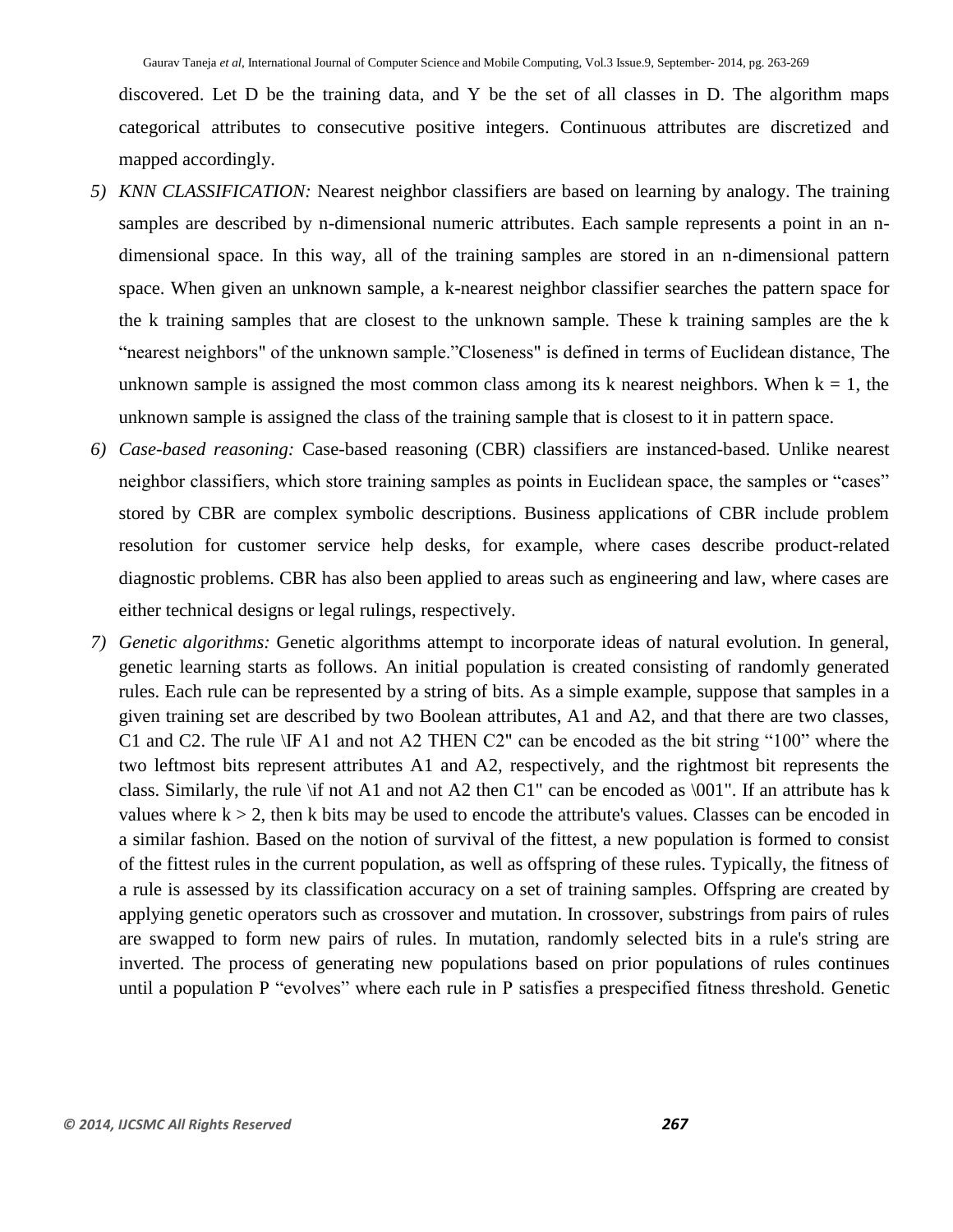algorithms are easily parallelizable and have been used for classification as well as other optimization problems. In data mining, they may be used to evaluate the fitness of other algorithms.

*8) Rough set theory***:** Rough set theory can be used for classification to discover structural relationships within imprecise or noisy data. It applies to discrete-valued attributes. Continuous-valued attributes must therefore be discretized prior to its use.

Rough set theory is based on the establishment of equivalence classes within the given training data. All of the data samples forming an equivalence class are indiscernible, that is, the samples are identical with respect to the attributes describing the data. Given real-world data, it is common that some classes cannot be distinguished in terms of the available attributes. Rough sets can be used to approximately or "roughly" define such classes.

A rough set definition for a given class C is approximated by two sets - a lower approximation of C and an upper approximation of C. The lower approximation of C consists of all of the data samples which, based on the knowledge of the attributes, are certain to belong to C without ambiguity. The upper approximation of C consists of all of the samples which, based on the knowledge of the attributes, cannot be described as not belonging to C. Decision rules can be generated for each class. Typically, a decision table is used to represent the rules.

*9) Fuzzy set approaches:* Rule-based systems for classification have the disadvantage that they involve sharp cut-offs for continuous attributes. For example, consider applications for customers who have had a job for two or more years, and who have a high income (i.e., of more than \$50K) , a customer who has had a job for at least 2 years will receive credit if her income is, say, \$51K, but not if it is \$50K. Such harsh thresholding may seem unfair. Instead, fuzzy logic can be introduced into the system to allow "fuzzy" thresholds or boundaries to be defined. Rather than having a precise cutoff between categories or sets, fuzzy logic uses truth values between 0:0 and 1:0 to represent the degree of membership that a certain value has in a given category.